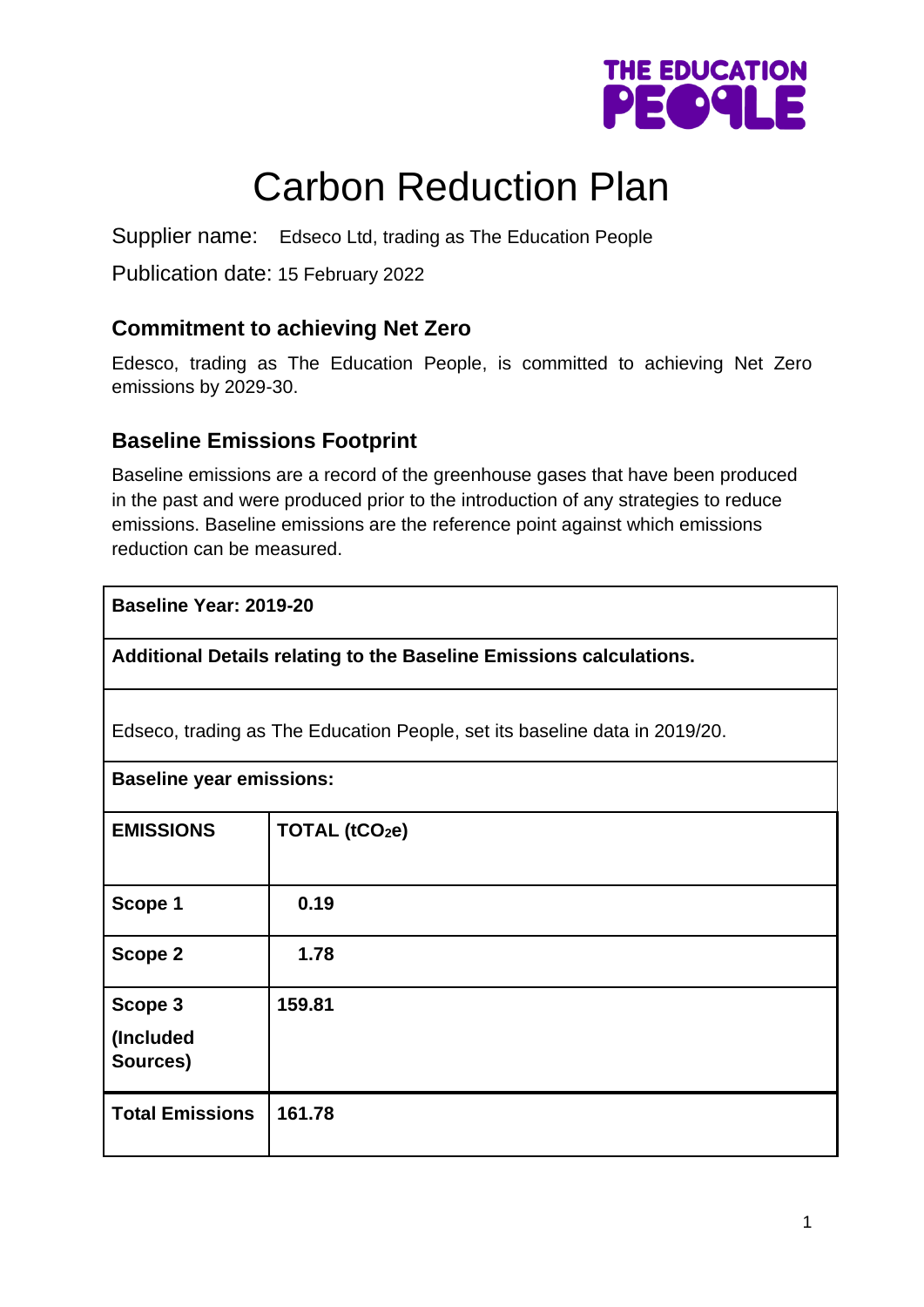

## **Current Emissions Reporting**

**Reporting Year: 2021-22:** Total emissions are significantly below 2019-20 baseline: as staff are predominately working from home due to Coronavirus pandemic. Data is for Q1 and Q2 (01st April 21 to  $30<sup>th</sup>$  September 21)

| <b>EMISSIONS</b>              | <b>TOTAL (tCO2e)</b> |
|-------------------------------|----------------------|
| Scope 1                       | 1.85                 |
| Scope 2                       | 1.62                 |
| Scope 3<br>(Included Sources) | 21.59                |
| <b>Total Emissions</b>        | 26.78                |

#### **Emissions reduction targets**

In order, to continue our progress to achieving Net Zero, we have adopted the following carbon reduction targets.

We project that carbon emissions will decrease over the next five years to 80.89 tCO<sub>2</sub>e by 2024-25. This is a reduction of 50%

Progress against these targets can be seen in the graph below:

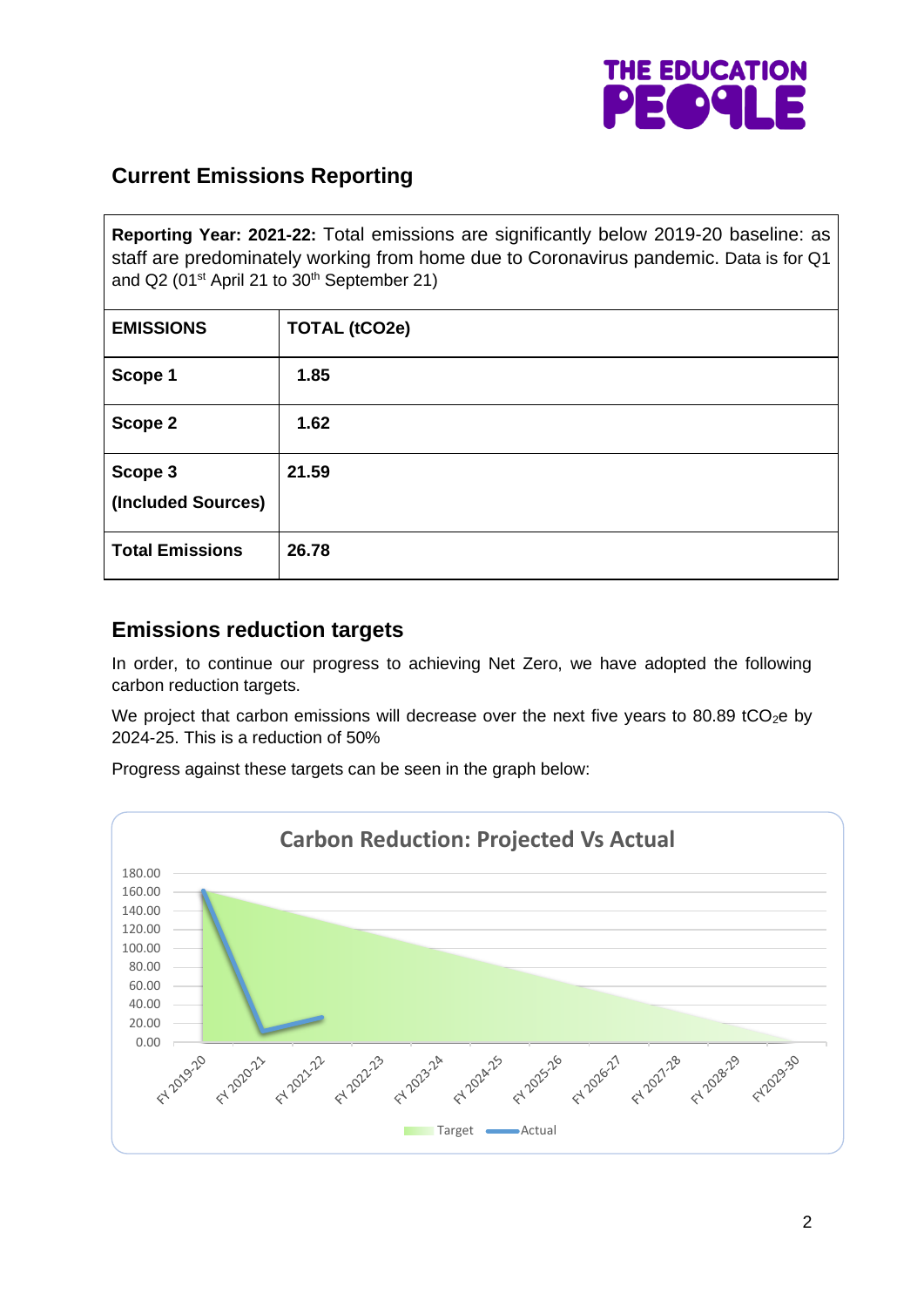

## **Carbon Reduction Projects**

### Completed Carbon Reduction Initiatives

The following environmental management measures and projects have been completed or implemented since the 2019-20 baseline. The carbon emission reduction achieved by these schemes equate to 134.99<sup>1</sup> tCO<sub>2</sub>e, a 83% percentage reduction against the 2019-20 baseline and the measures will be in effect when performing the contract.

Due to the Coronavirus pandemic Edseco, trading as the Education People, moved to home working, online meetings, and online delivery.

This revised business model will continue for the foreseeable future. However, in response to customer demand, Edseco is slowly undertaking more face-to-face delivery as the country recovers from the pandemic. This is leading to increased emissions as predominately our carbon footprint is linked to vehicle emissions from travelling to customers' premises.

The following environmental management measures and projects have been completed or implemented since the FY 2019-20 baseline:

- o Achieved ISO 14001 January 2021 to manage and provide assurances with regards environmental impacts; and
- o A new data spreadsheet has been developed to assist with the collection and analysis of emissions by a third party for emissions to support the delivery of Net Zero by 2029-30.

Our plan includes the implementation of the following carbon reduction measures:

- o Continue home working, digital solutions, and online meetings wherever possible.
- o Positively influencing colleagues, learning participants, and extended networks to reduce emissions through our Global Goals Group (captures best practice, staff commitments, and ideas for reducing emissions).
- o Reduce printing
- o Focus on minimising resource consumption (fuel, water, electricity, waste, paper, recycle or reuse)
- $\circ$  Staff continue to have access to our bicycle grant scheme. We continue to actively encourage cycling or walking to work
- o Encourage the use of car sharing for staff who are unable to cycle or walk to work

<sup>&</sup>lt;sup>1</sup> Partial data for 2021-22: 1<sup>st</sup> April to 30<sup>th</sup> September.